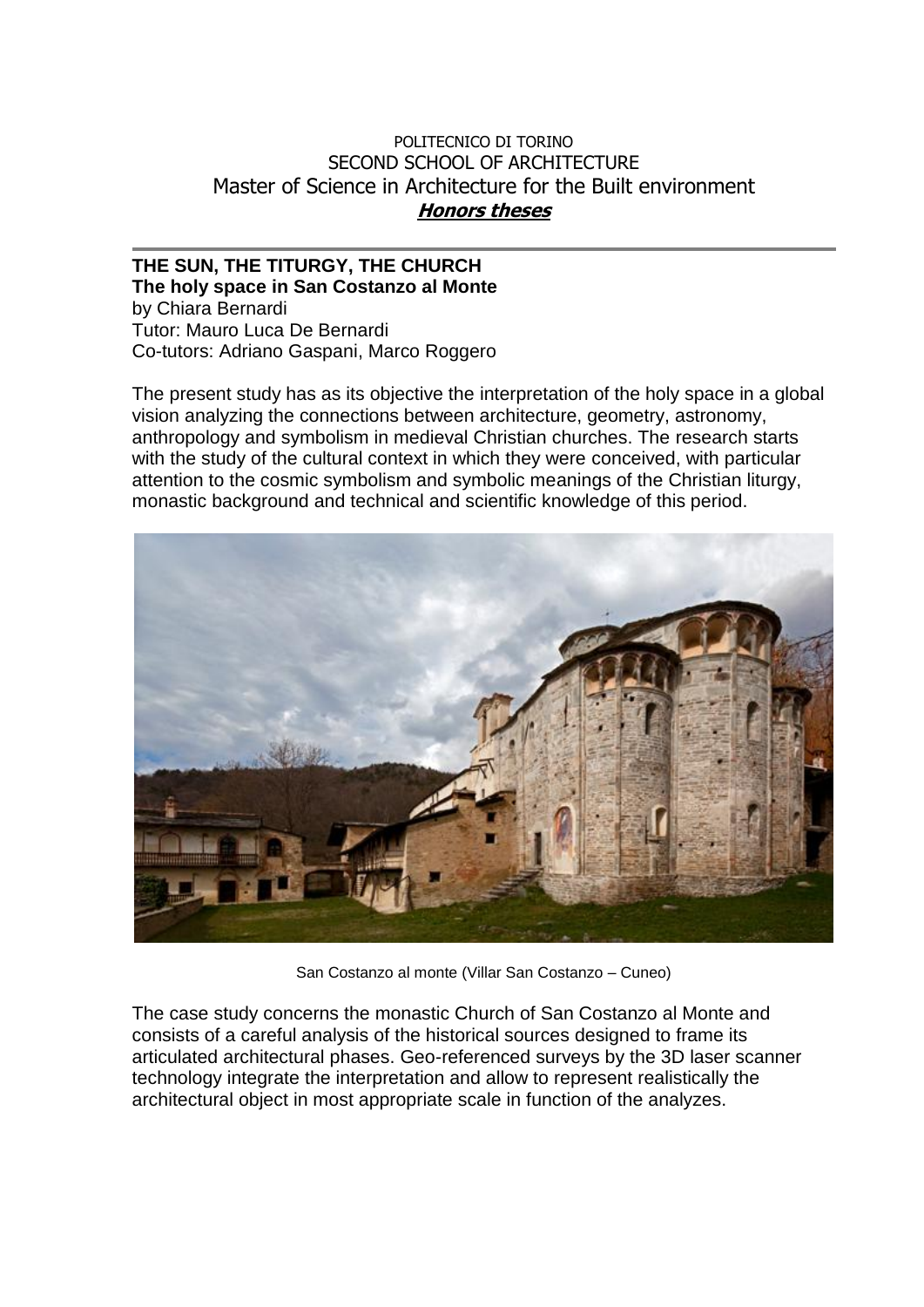Geometric-compositional anomalies found in many inspections are thus verified and become object of archaeoastronomical study. In this way, the these is characterized by the experimental application of the 3D laser scanning technology into this branch: astronomical components – azimuths and altitudes of each tracked alignments – are indirectly measured on the virtual model of the church, adding to the analysis with light beams simulations into the building and the ancient sky reconstruction.



The ancient sky on San Costanzo al monte simulated during the foundation period of XII century' church

Specifically, the archaeoastronomical study of San Costanzo al monte allowed to better understand each architectural phases, often not documented from other sources, and to explain, with a conscious perspective of cultural history, some of architectural elements so far remained unresolved.

Windows curiously off-axis, asymmetrical inserts, splayed gap with obvious signs of change and special lighting effects make the hypothesis that the design of medieval buildings, especially the holy one, is not random but inspired by deeper symbolism. For a long time, the Middle Age was distinct as a dark age, almost as if it was deleted the ancient knowledge based on geometry and proportions. Recent studies are clarifying these centuries, rich in symbolism, culture and technology, explaining each inconsistencies such as geometric and compositional choices dictated by precise motivations of learned monks and master builders. Therefore, the objective of archaeoastronomical and formal geometries analysis is fulfilling these carefulness in medieval building of the holy space.

The richness of symbolic elements and the complexity of the construction phases dictated the choice of this case study. Many question remained unresolved, despite the considerable literature and numerous studies concerned San Costanzo al Monte.